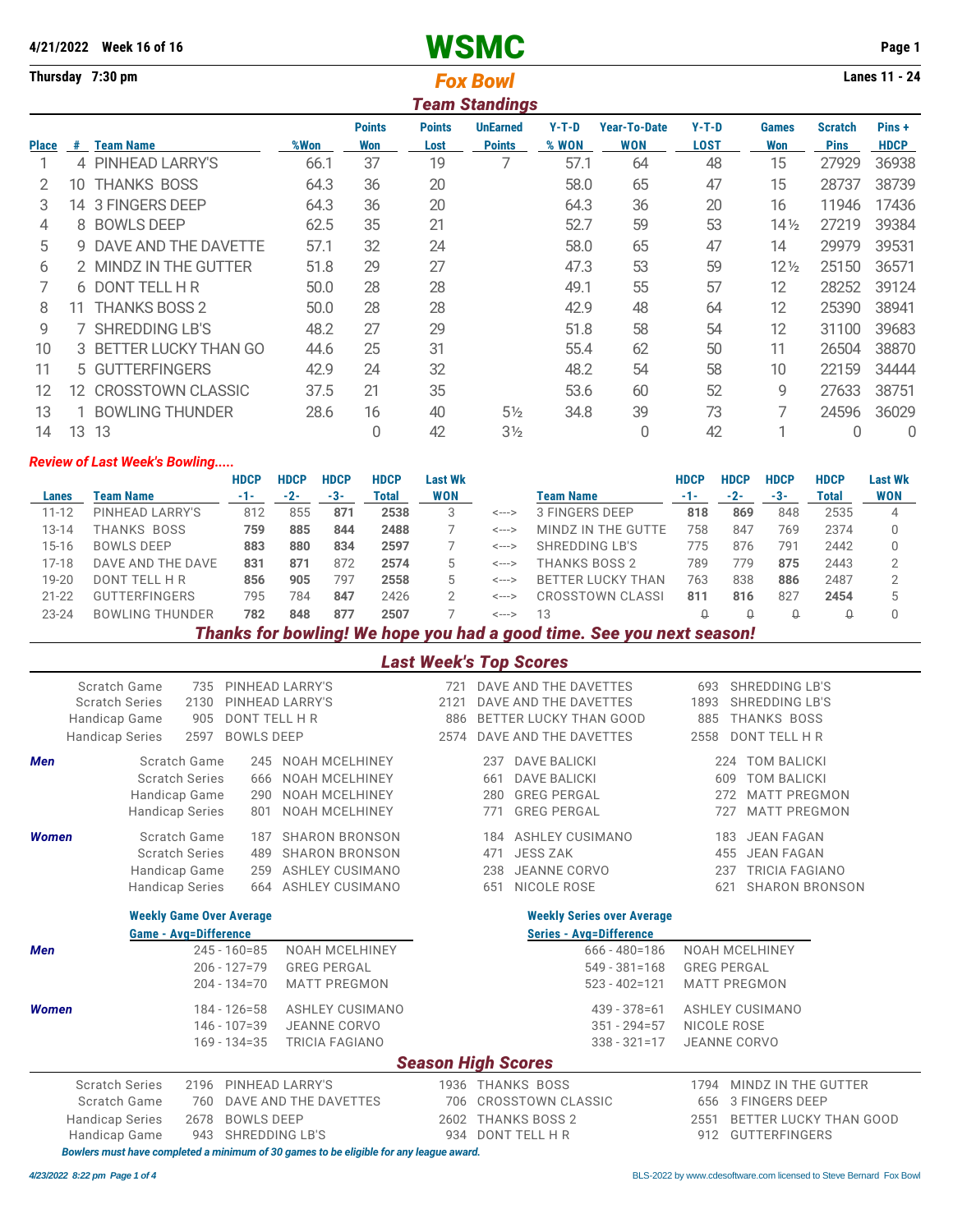|                |                                                                 |                        |                 | <b>Season High Scores - Continued</b> |                     |                                                                     |                   |                       |                |                       |                  |                  |
|----------------|-----------------------------------------------------------------|------------------------|-----------------|---------------------------------------|---------------------|---------------------------------------------------------------------|-------------------|-----------------------|----------------|-----------------------|------------------|------------------|
| <b>Men</b>     | <b>Scratch Series</b><br>666                                    | NOAH MCELHINEY         |                 | 661                                   | <b>DAVE BALICKI</b> |                                                                     |                   |                       |                | 634 ERIN EMERITZ      |                  |                  |
|                | Scratch Game<br>275                                             | <b>SCOTT BOYER</b>     |                 | 255                                   |                     | PATRICK KING                                                        |                   |                       |                | 232 KEVIN BERGER      |                  |                  |
|                | <b>Handicap Series</b><br>734                                   | <b>DAN KOZIOL</b>      |                 | 717                                   |                     | RYAN HORSMAN                                                        |                   | 715                   |                | MARK PAVEL            |                  |                  |
|                | Handicap Game<br>284                                            | <b>TOM BALICKI</b>     |                 | 278                                   | <b>DAN FAGAN</b>    |                                                                     |                   | 274                   |                |                       | CHRISTIAN GUZMAN |                  |
| <b>Women</b>   | <b>Scratch Series</b><br>604                                    | <b>JEAN FAGAN</b>      |                 | 545                                   |                     | <b>TESS MCELHINEY</b>                                               |                   |                       | 532 JESS ZAK   |                       |                  |                  |
|                | Scratch Game<br>243                                             | <b>SHARON BRONSON</b>  |                 | 200                                   |                     | <b>LYNN WESTROM</b>                                                 |                   |                       |                | 177 RENEE PINGOLT     |                  |                  |
|                | <b>Handicap Series</b><br>695                                   | MICHELLE ANDERSON      |                 | 678                                   | NICOLE ROSE         |                                                                     |                   | 667                   |                | <b>TRACEY SCHIELE</b> |                  |                  |
|                | Handicap Game<br>272                                            | <b>JACKIE PANKONIN</b> |                 | 259                                   |                     | <b>ASHLEY CUSIMANO</b>                                              |                   | 239                   |                | <b>KATIE EATON</b>    |                  |                  |
|                | <b>Season Game Over Average</b><br><b>Game - Avg=Difference</b> |                        |                 |                                       |                     | <b>Season Series over Average</b><br><b>Series - Avg=Difference</b> |                   |                       |                |                       |                  |                  |
| Men            | $275 - 174 = 101$                                               | <b>SCOTT BOYER</b>     |                 |                                       |                     |                                                                     | $568 - 357 = 211$ | DAVID NARUSZEWSKI     |                |                       |                  |                  |
|                | $255 - 155 = 100$                                               | <b>PATRICK KING</b>    |                 |                                       |                     |                                                                     | $666 - 480 = 186$ | <b>NOAH MCELHINEY</b> |                |                       |                  |                  |
|                | $245 - 160 = 85$                                                | NOAH MCELHINEY         |                 |                                       |                     |                                                                     | $654 - 522 = 132$ | <b>SCOTT BOYER</b>    |                |                       |                  |                  |
| <b>Women</b>   | $243 - 160 = 83$                                                | <b>SHARON BRONSON</b>  |                 |                                       |                     |                                                                     | $604 - 486 = 118$ | <b>JEAN FAGAN</b>     |                |                       |                  |                  |
|                | $205 - 124 = 81$                                                | MICHELLE ANDERSON      |                 |                                       |                     |                                                                     | $576 - 480 = 96$  | <b>SHARON BRONSON</b> |                |                       |                  |                  |
|                | $235 - 162 = 73$                                                | <b>JEAN FAGAN</b>      |                 |                                       |                     |                                                                     | $464 - 372 = 92$  | MICHELLE ANDERSON     |                |                       |                  |                  |
|                |                                                                 |                        |                 | <b>Team Rosters</b>                   |                     |                                                                     |                   |                       |                |                       |                  |                  |
| ID#            | <b>Bowling</b><br><b>Hand</b>                                   |                        | <b>Avg HDCP</b> | <b>Pins Gms</b>                       |                     | <b>To Raise</b>                                                     | <b>To Drop</b>    |                       |                |                       |                  | <b>HDCP</b>      |
|                | <b>Name</b><br><b>1 - BOWLING THUNDER</b>                       |                        |                 |                                       |                     | $Avg +1$                                                            | $Avg -1$          | $-1-$                 | $-2-$          | $-3-$                 | <b>Total</b>     | <b>Total</b>     |
| 1              | <b>DON MACK</b>                                                 | 150                    | 54              | 5433                                  | 36                  | 456                                                                 | 416               | 163                   | 170            | 199                   | 532              | 697              |
| $\overline{2}$ | <b>KEVIN BERGER</b>                                             | 171                    | 35              | 8209                                  | 48                  | 563                                                                 | 511               | 139                   | 200            | 149                   | 488              | 593              |
| 3              | <b>JEANNE CORVO</b>                                             | 107                    | 92              | 4518                                  | 42                  | 342                                                                 | 296               | 97                    | 95             | 146                   | 338              | 614              |
| 4              | V                                                               | 120                    | 81              | 0                                     | $\mathbf 0$         |                                                                     |                   | v120                  |                | v120 v120             | 360              | 603              |
|                | <b>2 - MINDZ IN THE GUTTER</b>                                  |                        |                 |                                       |                     |                                                                     |                   |                       |                |                       |                  |                  |
| 5              | <b>JEFF WESTROM</b>                                             | 146                    | 57              | 6579                                  | 45                  | 477                                                                 | 428               | 142                   | 169            | 154                   | 465              | 639              |
| 6              | <b>LYNN WESTROM</b>                                             | 138                    | 64              | 6655                                  | 48                  | 434                                                                 | 382               | 108                   | 155            | 112                   | 375              | 564              |
| 7              | <b>KATIE EATON</b>                                              | 110                    | 90              | 4976                                  | 45                  | 352                                                                 | 303               | 102                   | 117            | 97                    | 316              | 586              |
| 8              | <b>GARY PIENTKA</b>                                             | 163                    | 42              | 6881                                  | 42                  | 499                                                                 | 453               |                       | a153 a153 a153 |                       | 459              | 585              |
|                | <b>3 - BETTER LUCKY THAN GOOD</b>                               |                        |                 |                                       |                     |                                                                     |                   |                       |                |                       |                  |                  |
| 9              | <b>JEAN FAGAN</b>                                               | 162                    | 43              | 7316                                  | 45                  | 508                                                                 | 459               | 133                   | 139            | 183                   | 455              | 581              |
| 10             | <b>DAN FAGAN</b>                                                | 159                    | 45              | 7638                                  | 48                  | 522                                                                 | 470               | 122                   | 130            | 146                   | 398              | 533              |
| 11             | <b>SANDY ANASE</b>                                              | 99                     | 99              | 2981                                  | 30                  | 319                                                                 | 285               | 94                    | 103            | 108                   | 305              | 602              |
| 12             | <b>GREG PERGAL</b>                                              | 133                    | 69              | 3603                                  | 27                  | 417                                                                 | 386               | 154                   | 206            | 189                   | 549              | 771              |
|                | <b>4 - PINHEAD LARRY'S</b>                                      |                        |                 |                                       |                     |                                                                     |                   |                       |                |                       |                  |                  |
| 77             | <b>DOMINIC GAREA</b>                                            | 167                    | 38              | 2507                                  | 15                  | 517                                                                 | 498               | 181                   | 194            | 204                   | 579              | 714              |
| 78             | <b>CONNOR ZARBUCK</b>                                           | 139                    | 63              | 2936                                  | 21                  | 424                                                                 | 399               | 136                   | 161            | 149                   | 446              | 638              |
| 79             | <b>GREG SCANDORA</b>                                            | 178                    | 28              | 4286                                  | 24                  | 547                                                                 | 519               | 153                   | 158            | 176                   | 487              | 568              |
| 80             | KYLE JEDNACHOWSKI                                               | 216                    | $\overline{0}$  | 3251                                  | 15                  | 655                                                                 | 636               |                       | a206 a206 a206 |                       | 618              | 618              |
|                | <b>5 - GUTTERFINGERS</b>                                        |                        |                 |                                       |                     |                                                                     |                   |                       |                |                       |                  |                  |
| 81             | JOHN FAGIANO                                                    | 129                    | 72              | 2723                                  | 21                  | 397                                                                 | 372               | 167                   | 121            | 151                   | 439              | 664              |
| 82             | <b>TRICIA FAGIANO</b>                                           | 134                    | 68              | 2422                                  | 18                  | 413                                                                 | 391               | 101                   | 136            | 169                   | 406              | 610              |
| 83             | <b>DEENA FAGIANO</b>                                            | 126                    | 75              | 2280                                  | 18                  | 387                                                                 | 365               |                       | a116 a116 a116 |                       | 348              | 573              |
| 84             | <b>CARTER HAAS</b>                                              | 147                    | 56              | 2650                                  | 18                  | 458                                                                 | 436               |                       | a137 a137 a137 |                       | 411              | 579              |
| 98             | <b>JASON SELDER</b>                                             | 164                    | 41              | 492                                   | 3                   | 498                                                                 | 491               |                       |                |                       | $\mathbf 0$      | $\mathbf 0$      |
|                | 6 - DONT TELL H R                                               |                        |                 |                                       |                     |                                                                     |                   |                       |                |                       |                  |                  |
| 21             | <b>TESS MCELHINEY</b>                                           | 158                    | 46              | 7603                                  | 48                  | 506                                                                 | 454               | 140                   | 115            | 129                   | 384              | 519              |
| 22             | NOAH MCELHINEY                                                  | 164                    | 41              | 7873                                  | 48                  | 542                                                                 | 490               | 231                   | 245            | 190                   | 666              | 801              |
| 23             | <b>CATHERINE FOLEY</b>                                          | 118                    | 82              | 2126                                  | 18                  | 373                                                                 | 351               | 104                   | 134            | 115                   | 353              | 599              |
| 24             | <b>LIAM MCLAUGHLIN</b>                                          | 120                    | 81              | $\overline{0}$                        | $\overline{0}$      |                                                                     |                   |                       |                |                       | $\mathbf 0$      | 0                |
| 67             | <b>PATRICK KING</b>                                             | 142                    | 61              | 5995                                  | 42                  | 440                                                                 | 394               | 148                   | 178            | 130                   | 456              | 639              |
| 72             | <b>DAN SODERLUND</b>                                            | 135                    | 67              | 2434                                  | 18                  | 422                                                                 | 400               |                       |                |                       | 0                | $\boldsymbol{0}$ |
| 75             | <b>CLAY MORRISON</b>                                            | 123                    | 78              | 1113                                  | 9                   | 375                                                                 | 362               |                       |                |                       | 0                | 0                |

**4/21/2022 Week 16 of 16 WSMC Page 2**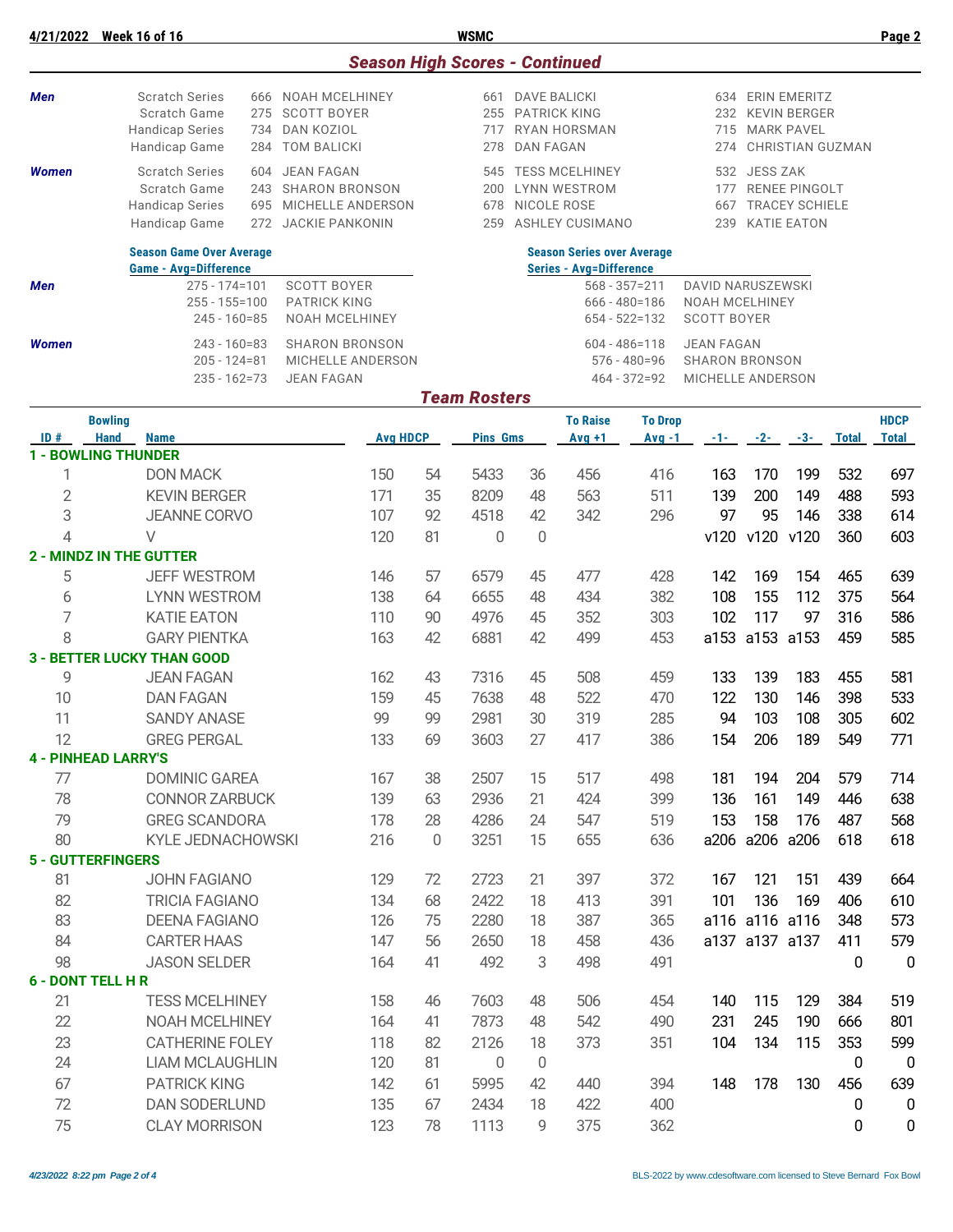|           | 4/21/2022 Week 16 of 16   |                                  |                              |     | <b>WSMC</b>     |    |                                    |                |      |                |                |              | Page 3           |
|-----------|---------------------------|----------------------------------|------------------------------|-----|-----------------|----|------------------------------------|----------------|------|----------------|----------------|--------------|------------------|
|           | <b>Bowling</b>            |                                  |                              |     |                 |    | <b>To Raise</b>                    | <b>To Drop</b> |      |                |                |              | <b>HDCP</b>      |
| ID#       | <b>Hand</b>               | <b>Name</b>                      | <b>Avg HDCP</b>              |     | <b>Pins Gms</b> |    | $Avg +1$                           | $Avg -1$       |      | $-1 - 2$       | $-3-$          | <b>Total</b> | <b>Total</b>     |
|           | <b>7 - SHREDDING LB'S</b> |                                  |                              |     |                 |    |                                    |                |      |                |                |              |                  |
| 27        |                           | <b>DAN KOZIOL</b>                | 172                          | 34  | 7742            | 45 | 562                                | 513            | 114  | 207            | 143            | 464          | 563              |
| 25        |                           | <b>DAVID NARUSZEWSKI</b>         | 132                          | 70  | 6351            | 48 | 432                                | 380            | 172  | 129            | 130            | 431          | 644              |
| 26        |                           | <b>SCOTT BOYER</b>               | 183                          | 24  | 8793            | 48 | 591                                | 539            | 166  | 217            | 195            | 578          | 653              |
| 28<br>97  |                           | <b>DAVID FELSTUP</b>             | 192                          | 16  | 576             | 3  | 582                                | 575            |      |                |                | $\mathbf 0$  | $\overline{0}$   |
|           | <b>8 - BOWLS DEEP</b>     | <b>MIKE MCDUFF</b>               | 150                          | 54  | 1354            | 9  | 458                                | 445            |      | a140 a140 a140 |                | 420          | 582              |
| 29        |                           | <b>MARK PAVEL</b>                | 156                          | 48  | 6120            | 39 | 474                                | 431            | 197  | 178            | 140            | 515          | 662              |
| 30        |                           | <b>RYAN HORSMAN</b>              | 153                          | 51  | 6897            | 45 | 495                                | 446            | 169  | 172            | 169            | 510          | 666              |
| 31        |                           | <b>ANTHONY ANDRADE</b>           | 124                          | 77  | 5953            | 48 | 422                                | 370            | 144  | 157            | 152            | 453          | 690              |
| 32        |                           | <b>KEVIN OKEEFE</b>              | 141                          | 62  | 5521            | 39 | 443                                | 400            | a131 |                | a131 a131      | 393          | 579              |
| 96        |                           | <b>JASON LENGS</b>               | 101                          | 98  | 304             | 3  | 308                                | 301            |      |                |                | 0            | $\mathbf 0$      |
|           |                           | <b>9 - DAVE AND THE DAVETTES</b> |                              |     |                 |    |                                    |                |      |                |                |              |                  |
| 33        |                           | <b>MELISSA HANSON</b>            | 103                          | 96  | 3096            | 30 | 336                                | 302            |      |                |                | 0            | $\mathbf 0$      |
| 34        |                           | <b>RICK STYLES</b>               | 162                          | 43  | 4887            | 30 | 492                                | 458            |      |                | a152 a152 a152 | 456          | 585              |
| 35        |                           | <b>TOM BALICKI</b>               | 183                          | 24  | 7720            | 42 | 560                                | 514            | 170  | 224            | 215            | 609          | 684              |
| 36        |                           | <b>TRACEY SCHIELE</b>            | 128                          | 73  | 4995            | 39 | 423                                | 380            | 121  | 144            | 130            | 395          | 617              |
| 68        |                           | <b>DAVE BALICKI</b>              | 200                          | 9   | 7832            | 39 | 610                                | 567            | 237  | 200            | 224            | 661          | 688              |
|           | <b>10 - THANKS BOSS</b>   |                                  |                              |     |                 |    |                                    |                |      |                |                |              |                  |
| 37        |                           | RENEE PINGOLT                    | 134                          | 68  | 6438            | 48 | 447                                | 395            | 101  | 146            | 164            | 411          | 618              |
| 38        |                           | <b>ERIN EMERITZ</b>              | 176                          | 30  | 8452            | 48 | 575                                | 523            | 157  | 179            | 174            | 510          | 600              |
| 39        |                           | <b>JESS ZAK</b>                  | 160                          | 45  | 7713            | 48 | 498                                | 446            | 160  | 157            | 154            | 471          | 606              |
| 40        |                           | <b>ASHLEY CUSIMANO</b>           | 127                          | 74  | 6134            | 48 | 394                                | 342            | 122  | 184            | 133            | 439          | 664              |
|           | 11 - THANKS BOSS 2        |                                  |                              |     |                 |    |                                    |                |      |                |                |              |                  |
| 41        |                           | <b>CHRIS KOZLOWSKI</b>           | 123                          | 78  | 5537            | 45 | 415                                | 366            | 122  | 138            | 131            | 391          | 628              |
| 42        |                           | <b>HELEN LUBANSKI</b>            | 81                           | 116 | 1227            | 15 | 249                                | 230            |      |                |                | 0            | $\overline{0}$   |
| 43        |                           | <b>CHRIS DIGANGI</b>             | 106                          | 93  | 2559            | 24 | 330                                | 302            |      |                |                | 0            | 0                |
| 44        |                           | <b>SHARON BRONSON</b>            | 161                          | 44  | 7263            | 45 | 513                                | 464            | 144  | 158            | 187            | 489          | 621              |
| 73        |                           | <b>ANITA PIVO</b>                | 93                           | 105 | 279             | 3  | 285                                | 278            |      |                |                | 0            | $\boldsymbol{0}$ |
| 74        |                           | <b>JAMAL THOMAS</b>              | 103                          | 96  | 309             | 3  | 315                                | 308            |      |                |                | 0            | $\mathbf 0$      |
| 94        |                           | <b>SUB</b>                       | 144                          | 59  | 2594            | 18 | 451                                | 429            | 137  | 109            | 172            | 418          | 592              |
| 95        |                           | <b>SUB CASSIDY</b>               | 154                          | 50  | 2789            | 18 | 466                                | 444            | 156  | 144            | 155            | 455          | 602              |
|           |                           | 12 - CROSSTOWN CLASSIC           |                              |     |                 |    |                                    |                |      |                |                |              |                  |
| 45        |                           | <b>JACKIE PANKONIN</b>           | 137                          | 65  | 6585            | 48 | 453                                | 401            | 149  | 111            | 136            | 396          | 591              |
| 46        |                           | <b>THOM KAMPA</b>                | 162                          | 43  | 7807            | 48 | 506                                | 454            | 180  | 167            | 157            | 504          | 633              |
| 47        |                           | MICHELLE ANDERSON                | 123                          | 78  | 5545            | 45 | 407                                | 358            | 112  | 136            | 132            | 380          | 617              |
| 48        |                           | <b>CHRISTIAN GUZMAN</b>          | 154                          | 50  | 6934            | 45 | 506                                | 457            | 133  | 165            | 165            | 463          | 613              |
| $13 - 13$ |                           |                                  |                              |     |                 |    |                                    |                |      |                |                |              |                  |
| 61        |                           | <b>ANDREW BARTOL</b>             | 138                          | 64  | 1666            | 12 | 419                                | 403            |      |                | a128 a128 a128 | 384          | 576              |
| 62        |                           | <b>BEN MASSURA</b>               | 144                          | 59  | 864             | 6  | 441                                | 431            |      |                | a134 a134 a134 | 402          | 579              |
| 63        |                           | JOHN SETTINO                     | 134                          | 68  | 2012            | 15 | 418                                | 399            |      |                | a124 a124 a124 | 372          | 576              |
| 64        |                           | JAKE SWANSON                     | 131                          | 71  | 1572            | 12 | 408                                | 392            |      | a121 a121 a121 |                | 363          | 576              |
| 70        |                           | <b>JOE</b>                       | 129                          | 72  | 778             | 6  | 392                                | 382            |      |                |                | 0            | $\boldsymbol{0}$ |
| 71        |                           | <b>TAYLOR</b>                    | 130                          | 72  | 780             | 6  | 399                                | 389            |      |                |                | 0            | $\pmb{0}$        |
|           | 14 - 3 FINGERS DEEP       |                                  |                              |     |                 |    |                                    |                |      |                |                |              |                  |
| 57        |                           | <b>BILL MALINOWSKI</b>           | 183                          | 24  | 6599            | 36 | 577                                | 537            | 134  | 162            | 165            | 461          | 524              |
| 58        |                           | <b>MATT PREGMON</b>              | 137                          | 65  | 4966            | 36 | 416                                | 376            | 148  | 204            | 171            | 523          | 727              |
| 59        |                           | NICOLE ROSE                      | 100                          | 99  | 4107            | 41 | 337                                | 292            | 128  | 109            | 114            | 351          | 651              |
| 60        |                           | <b>ARNOLD HARTING</b>            | 156                          | 48  | 4992            | 32 | 503                                | 467            |      |                |                | 0            | $\mathbf 0$      |
| 69        |                           | <b>ROB HOMEYER</b>               | 121                          | 80  | 3898            | 32 | 372                                | 336            | 138  | 124            | 128            | 390          | 633              |
|           |                           |                                  | <b>Temporary Substitutes</b> |     |                 |    | <b>Division 1: Enter Div Label</b> |                |      |                |                |              |                  |

*Men Division 1: Enter Div Label*